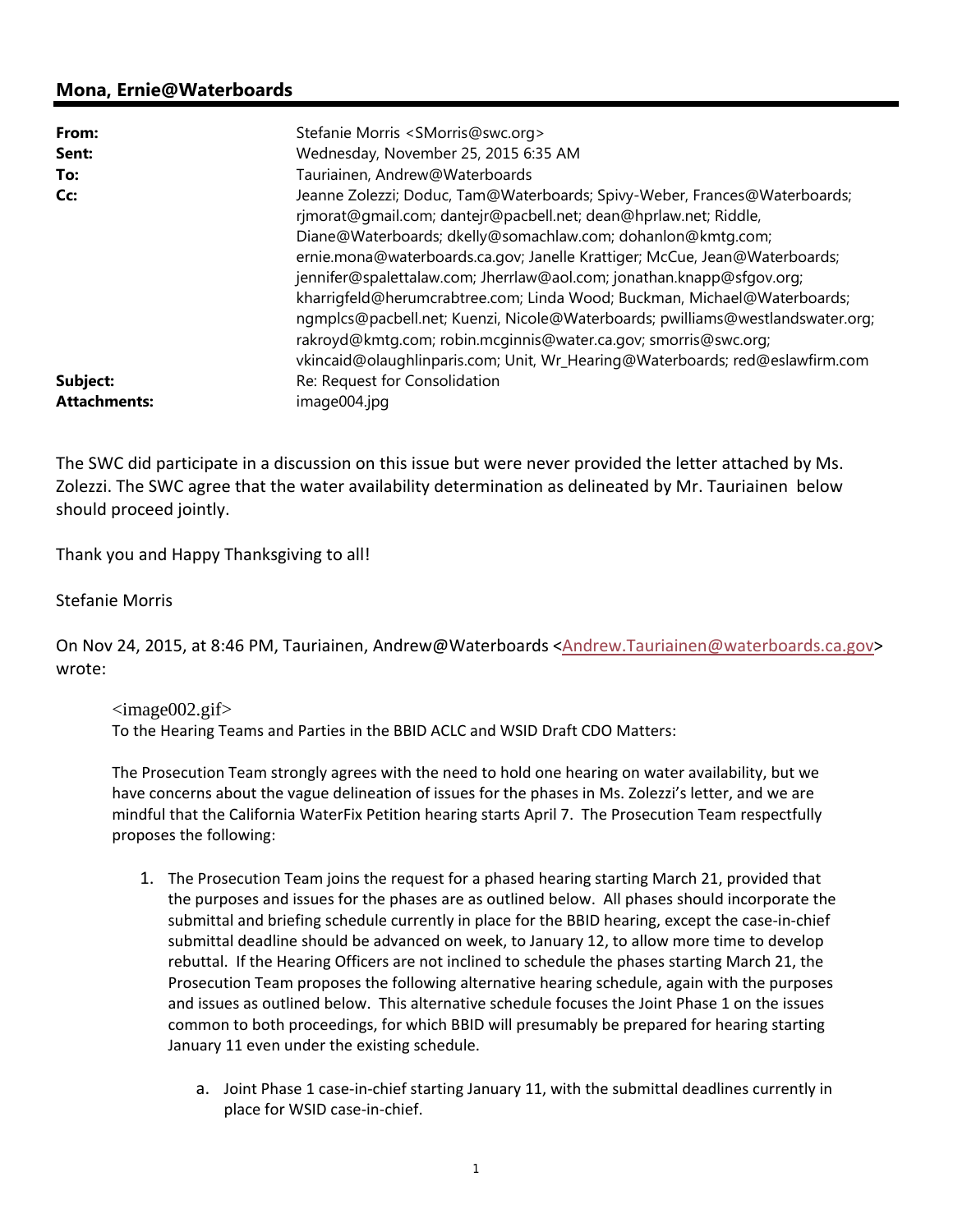- b. Joint Phase 1 rebuttal starting February 4, with the submittal deadlines currently in place for the WSID rebuttal.
- c. Separate Phase 2 proceedings during the week of March 21, up to 2.5 days each, with the submittal deadlines currently in place for BBID.
- 2. Proposed Purposes and Issues for Phases.
	- a. Joint Phase 1.
		- i. The purpose of the Joint Phase 1 is to receive evidence, testimony and briefing regarding the adequacy of the methodology employed by State Water Board staff to determine availability of water to serve water rights at the priorities noticed in the May 1 and June 12, 2015, Unavailability Notices, as generally applied to in‐Delta diverters.
		- ii. Key Issues: 1) Whether the water supply/demand methodology employed by State Water Board staff supports the availability determinations set forth in the May 1 and June 12, 2015, Unavailability Notices, as modified by the July 15, 2015, Clarification. 2) Whether the methodology adequately administers the water rights priorities among lawful water diverters in the Delta watershed.
	- b. BBID Phase 2.
		- i. The purpose of Phase 2 in the BBID proceeding is to receive evidence, testimony and briefing relevant to determining whether the Board should impose administrative civil liability against BBID for unauthorized diversion of water, and, if so, whether in the amount of \$1,553,250 or some other amount.
		- ii. Key Issues include: 1) Whether there was water available for BBID to divert under its claimed pre‐1914 appropriative right during June 13 through June 25, 2015. 2) Whether BBID diverted water from June 13 through June 25, 2015, pursuant to its pre‐1914 appropriative claim, and, if so, in what amount. 3) Whether BBID diverted water from June 13 through June 25, 2015, pursuant to some other basis of right, and, if so, in what amount. 4) Whether the State Water Board may enforce against pre‐1914 appropriative water right claimants for diversion during periods when the Board staff has determined, applying appropriate methodology, that water is unavailable for diversion at the claimant's priority. 5) If BBID did unlawfully divert water during June 13 through June 25, 2015, whether and to what extent any factors set forth in Water Code Section 1055.3 affect the administrative civil liability amount.
		- iii. BBID Phase 2 will not address issues addressed in Joint Phase 1.
	- c. WSID Phase 2.
		- i. The purpose of Phase 2 in the WSID proceeding is to receive evidence, testimony and briefing relevant to determining whether to adopt, with or without revision, the July 16, 2015, draft cease and desist order against WSID.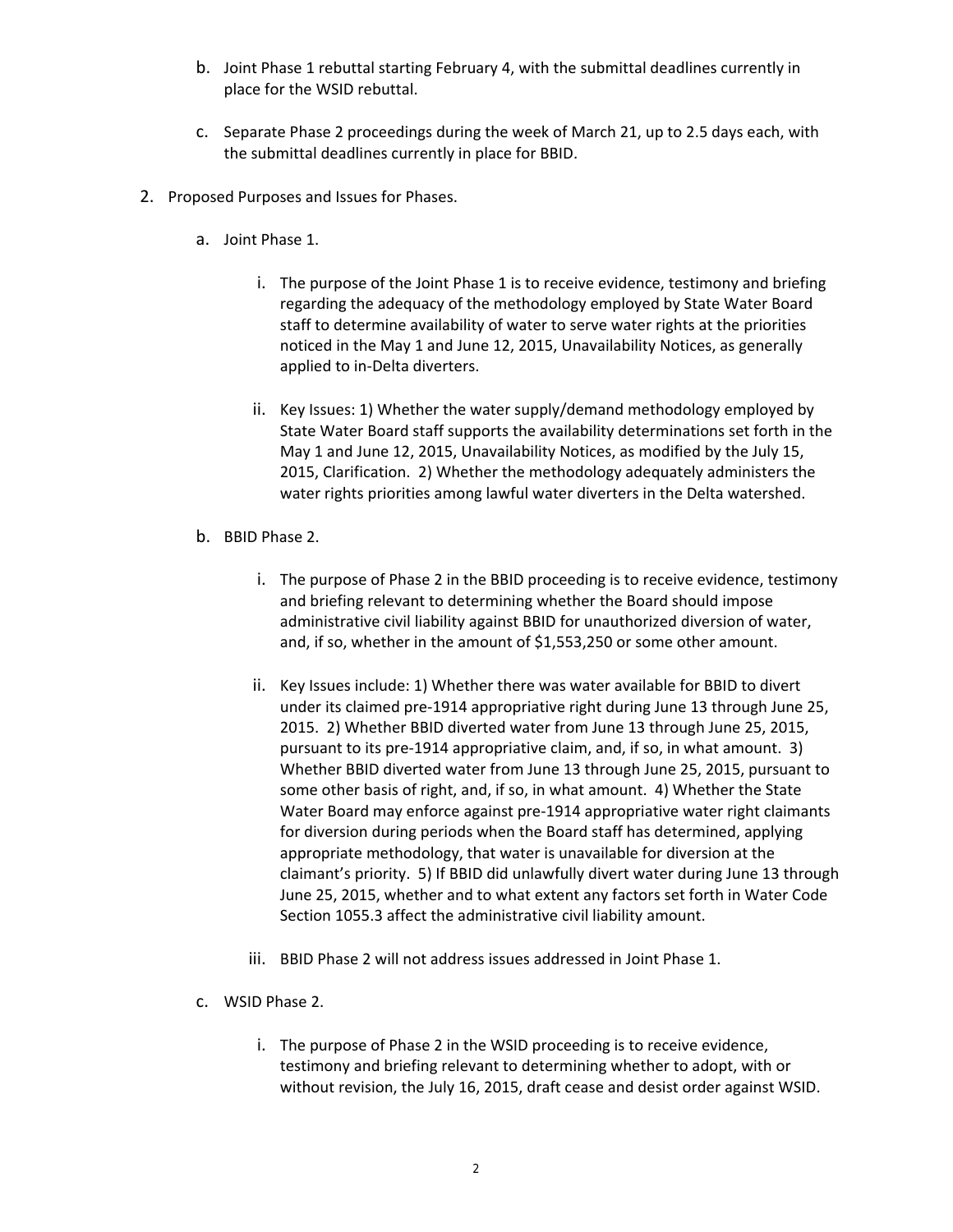- ii. Key Issues include: 1) Whether WSID violated, or threatened to violate, the prohibition set forth in Water Code Section 1052 against the unauthorized diversion of water by diverting or threatening to divert water from Old River during a period when the State Water Board staff, applying appropriate methodology, had determined that water was unavailable at WSID's priority. 2) Whether WSID holds any water rights or claims under which it may lawfully divert water from Old River during a period when the State Water Board staff, applying appropriate methodology, had determined that water was unavailable at the priority accorded License 1381. 3) Whether the City of Tracy's treated wastewater discharges to the Old River are considered abandoned foreign flows subject to appropriation downstream of the point of discharge, and, if so, in what amounts. 4) Whether the City of Tracy and/or WSID complied with all applicable legal requirements necessary to allow WSID to divert at WSID's diversion pumps any treated wastewater discharged by the City of Tracy into the Old River. 5) Whether WSID is authorized to divert at the WSID diversion pumps any tailwater discharged from Bethany Drain into the WSID intake channel, and, if so, in what amounts? 6) How much tailwater discharges from Bethany Drain into WSID's intake channel on Old River? 7) What portion of tailwater discharged from Bethany Drain to WSID's intake channel on Old River is accreted from irrigated lands within WSID's service area? 8) Can WSID divert at WSID's diversion pumps any water discharged from Bethany Drain into WSID's intake channel without also diverting or threatening to divert Old River water?
- iii. WSID Phase 2 will not address issues addressed in Joint Phase 1.

Andrew Tauriainen, Attorney III State Water Resources Control Board Office of Enforcement 1001 I Street, 16th Floor Sacramento, CA 95814 tel: (916) 341‐5445 fax: (916)341‐5896 atauriainen@waterboards.ca.gov

\*\*\*CONFIDENTIALITY NOTICE: This communication with its contents may contain confidential and/or legally privileged information. It is solely for the use of the intended recipient(s). Unauthorized interception, review, use or disclosure is prohibited and may violate applicable laws including the Electronic Communications Privacy Act. If you are not the intended recipient, please contact the sender and destroy all copies of the communication.

**From:** Jeanne Zolezzi [mailto:JZOLEZZI@herumcrabtree.com]

**Sent:** Tuesday, November 24, 2015 5:00 PM

**Cc:** rjmorat@gmail.com; Tauriainen, Andrew@Waterboards; dantejr@pacbell.net; dean@hprlaw.net; Riddle, Diane@Waterboards; dkelly@somachlaw.com; 'dohanlon@kmtg.com'; 'ernie.mona@waterboards.ca.gov'; 'Frances.Spivy-Weber@waterboards.ca.gov'; Janelle Krattiger; McCue, Jean@Waterboards; jennifer@spalettalaw.com; 'Jherrlaw@aol.com'; 'jonathan.knapp@sfgov.org';

**To:** Doduc, Tam@Waterboards; Spivy-Weber, Frances@Waterboards

kharrigfeld@herumcrabtree.com; Linda Wood; Buckman, Michael@Waterboards; ngmplcs@pacbell.net; Kuenzi, Nicole@Waterboards; 'pwilliams@westlandswater.org'; 'rakroyd@kmtg.com';